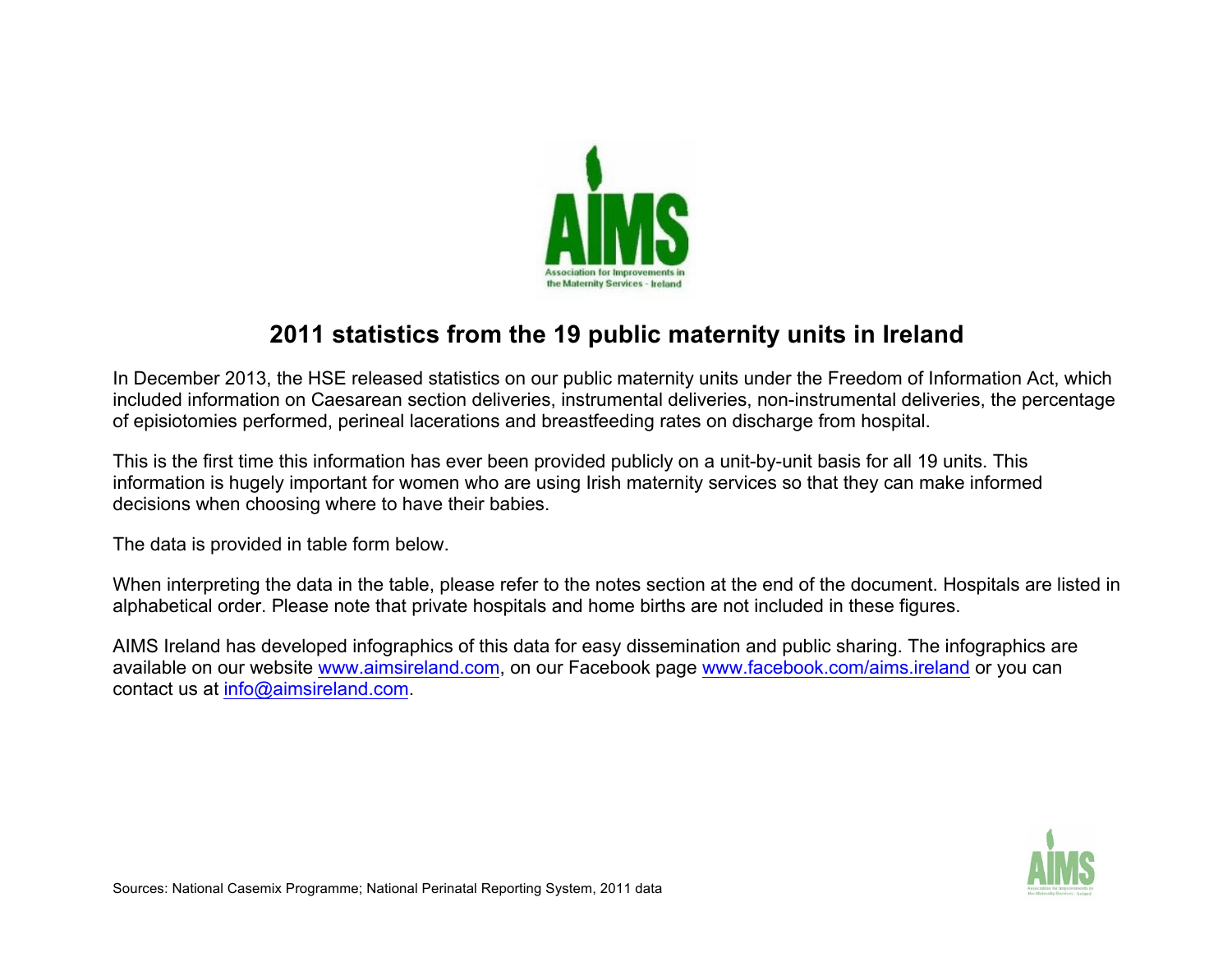| PUBLIC HOSPITALS PROVIDING MATERNITY SERVICES IN IRELAND, 2011         |                                             |                                         |                                                 |                                      |                                             |                         |                                 |                                   |                                   |           |
|------------------------------------------------------------------------|---------------------------------------------|-----------------------------------------|-------------------------------------------------|--------------------------------------|---------------------------------------------|-------------------------|---------------------------------|-----------------------------------|-----------------------------------|-----------|
| <b>HOSPITAL</b>                                                        | Caesarean<br>section<br>deliveries ${}^{2}$ | Instrumental<br>Deliveries <sup>3</sup> | Non-<br>instrumental<br>deliveries <sup>4</sup> | Episiotomy<br>performed <sup>5</sup> | 1 <sup>st</sup> degree<br>tear <sup>6</sup> | $2^{nd}$ degree<br>tear | $3rd$ degree<br>$\text{tear}^6$ | $4th$ degree<br>tear <sup>6</sup> | Breastfeeding rates<br>$2011^{7}$ |           |
| As a percentage $(\%)$ of all delivery <sup>1</sup> cases              |                                             |                                         |                                                 |                                      |                                             |                         |                                 |                                   | Any <sup>8</sup>                  | Exclusive |
| <b>CASTLEBAR</b><br><b>COUNTY</b><br><b>HOSPITAL</b><br>(Mayo General) | 26.81                                       | 18.46                                   | 54.73                                           | 15.20                                | 12.60                                       | 19.02                   | 1.49                            | 0.17                              | 53.3                              | 35        |
| CAVAN<br><b>GENERAL</b><br><b>HOSPITAL</b>                             | 30.14                                       | 12.99                                   | 57.02                                           | 13.79                                | 14.34                                       | 23.82                   | 1.55                            | 0.15                              | 46.6                              | 43.3      |
| COOMBE<br>WOMEN'S,<br><b>DUBLIN</b>                                    | 27.58                                       | 14.90                                   | 57.54                                           | 14.44                                | 6.44                                        | 21.43                   | 1.91                            | 0.12                              | 53.9                              | 41.1      |
| <b>CORK</b><br><b>UNIVERSITY</b><br><b>HOSPITAL</b>                    | 28.21                                       | 17.97                                   | 53.82                                           | 19.23                                | 10.41                                       | 19.99                   | 1.51                            | 0.12                              | 60.4                              | 53.0      |
| <b>LETTERKENNY</b><br><b>GENERAL</b>                                   | 27.61                                       | 10.58                                   | 61.81                                           | 14.46                                | 9.47                                        | 23.12                   | 0.60                            | 0.05                              | 40.4                              | 33.8      |

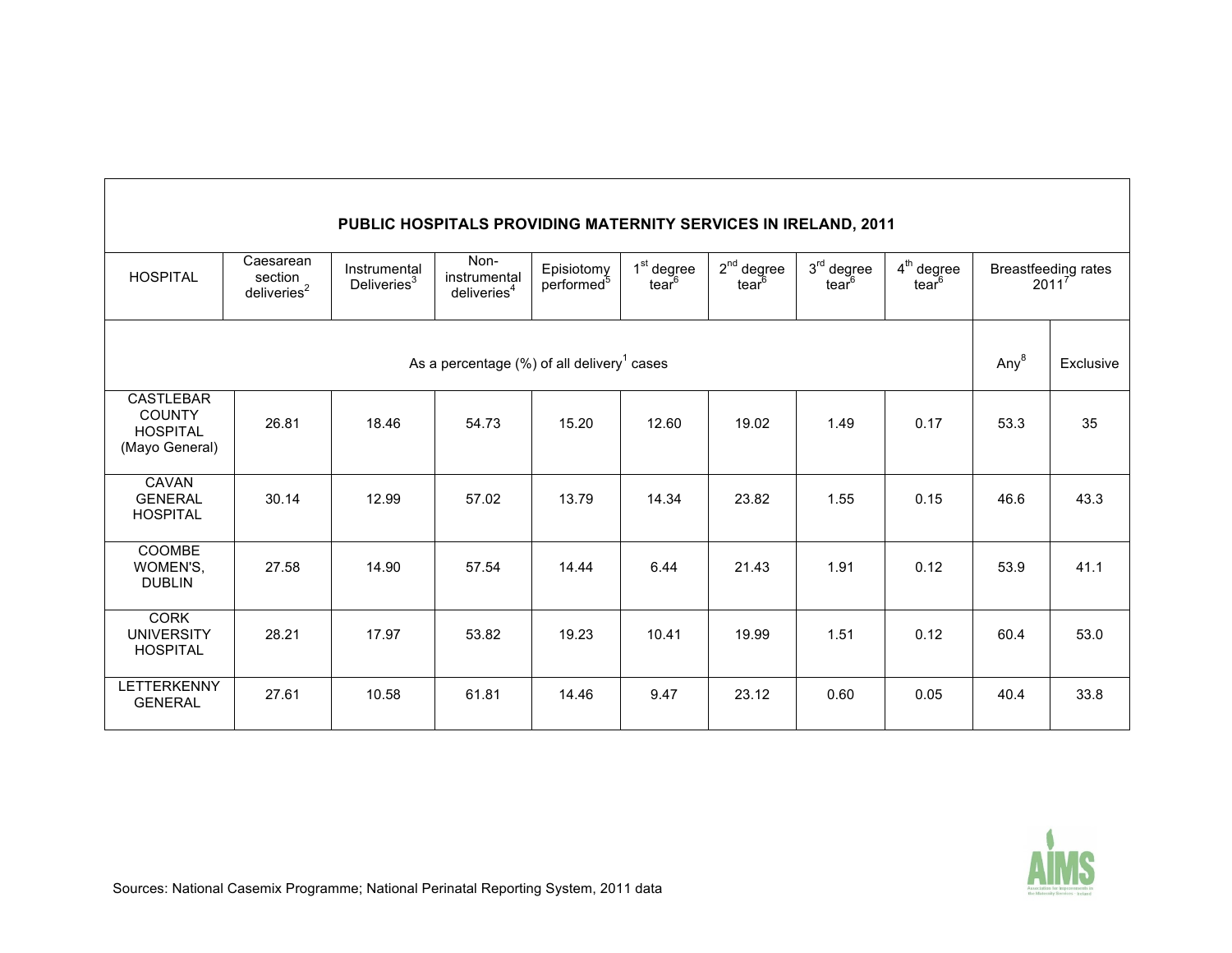| <b>HOSPITAL</b>                                           | Caesarean<br>section<br>deliveries <sup>2</sup> | Instrumental<br>Deliveries <sup>3</sup> | Non-<br>instrumental<br>deliveries <sup>4</sup> | Episiotomy<br>performed <sup>5</sup> | 1 <sup>st</sup> degree<br>tear <sup>6</sup> | $2nd$ degree<br>tear <sup>b</sup> | $3rd$ degree<br>tear <sup>6</sup> | $4th$ degree<br>tear $6$ | Breastfeeding rates<br>$2011^{7}$ |      |
|-----------------------------------------------------------|-------------------------------------------------|-----------------------------------------|-------------------------------------------------|--------------------------------------|---------------------------------------------|-----------------------------------|-----------------------------------|--------------------------|-----------------------------------|------|
| As a percentage $(\%)$ of all delivery <sup>1</sup> cases |                                                 |                                         |                                                 |                                      |                                             |                                   |                                   | Any <sup>8</sup>         | Exclusive                         |      |
| <b>MULLINGAR</b><br><b>GENERAL</b><br><b>HOSPITAL</b>     | 27.45                                           | 14.24                                   | 58.31                                           | 19.11                                | 12.04                                       | 18.96                             | 0.77                              |                          | 52.3                              | 49.3 |
| <b>NATIONAL</b><br>MATERNITY,<br>HOLLES ST.               | 21.52                                           | 12.17                                   | 66.32                                           | 27.18                                | 9.59                                        | 17.64                             | 1.44                              | 0.08                     | 66.8                              | 51.1 |
| OUR LADY OF<br>LOURDES,<br><b>DROGHEDA</b>                | 30.22                                           | 17.98                                   | 51.85                                           | 16.26                                | 6.76                                        | 17.26                             | 0.89                              | 0.13                     | 48.5                              | 38.8 |
| PORTIUNCULA,<br><b>BALLINASLOE</b>                        | 29.47                                           | 17.06                                   | 53.57                                           | 13.56                                | 10.92                                       | 23.33                             | 1.25                              | 0.10                     | 50.0                              | 44.9 |
| <b>PORTLAOISE</b><br><b>GENERAL</b><br><b>HOSPITAL</b>    | 28.53                                           | 16.52                                   | 55.00                                           | 18.43                                | 15.01                                       | 12.37                             | 0.45                              | 0.05                     | 51.7                              | 49.6 |
| <b>REGIONAL</b><br>(UCHG),<br><b>GALWAY</b>               | 29.56                                           | 17.55                                   | 52.92                                           | 19.28                                | 6.64                                        | 18.80                             | 1.82                              |                          | 59.0                              | 39.8 |
| <b>REGIONAL</b><br>MATERNITY,<br><b>LIMERICK</b>          | 27.43                                           | 16.60                                   | 55.98                                           | 16.96                                | 9.95                                        | 24.75                             | 1.06                              | 0.04                     | 38.6                              | 32.5 |
| <b>ROTUNDA</b><br>HOSPITAL,<br><b>DUBLIN</b>              | 29.54                                           | 19.23                                   | 51.24                                           | 16.57                                | 9.37                                        | 19.99                             | 2.24                              | 0.10                     | 61.8                              | 57.9 |

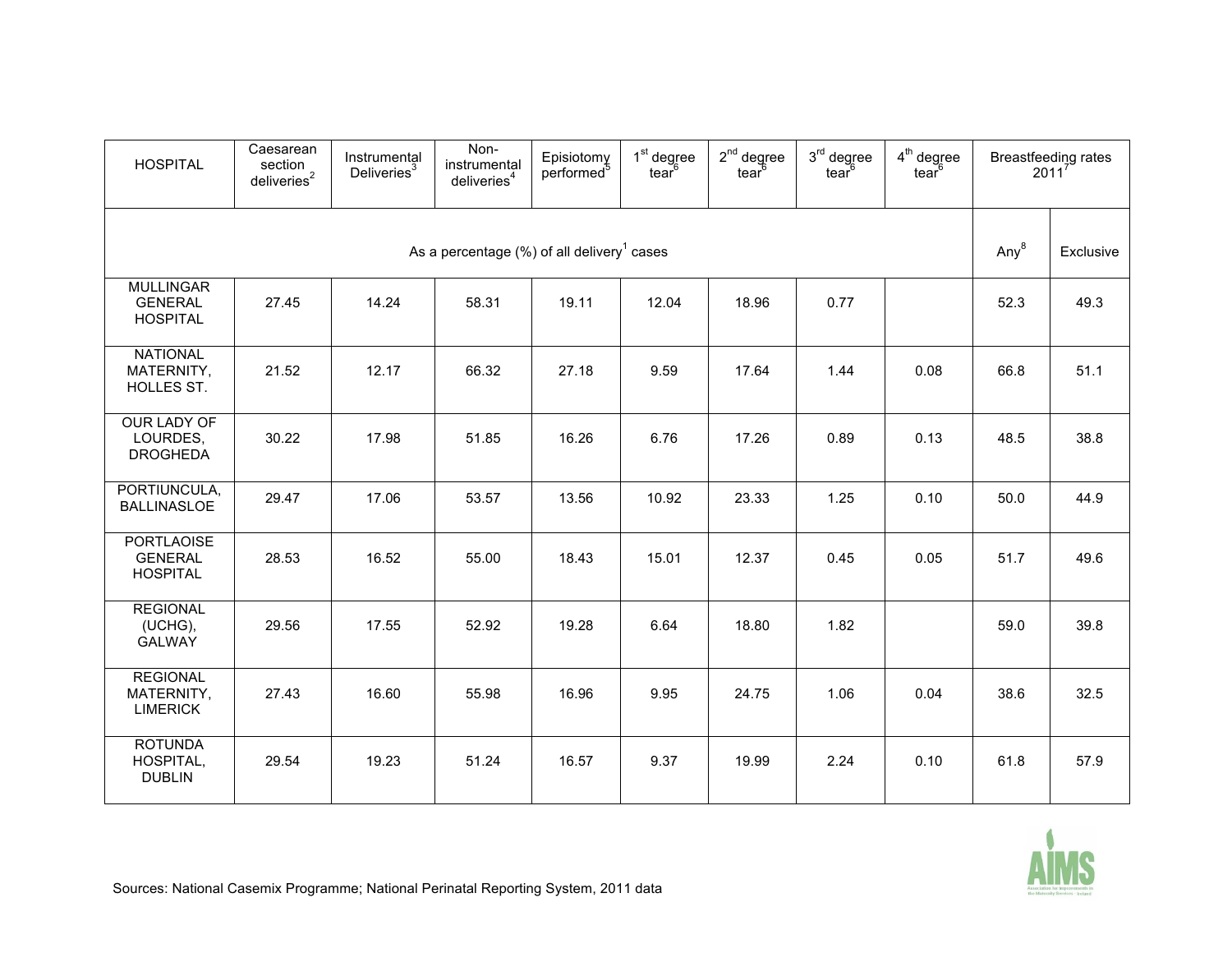| <b>HOSPITAL</b>                                                       | Caesarean<br>section<br>deliveries <sup>2</sup> | Instrumental<br>Deliveries <sup>3</sup> | Non-<br>instrumental<br>deliveries <sup>4</sup> | Episiotomy<br>performed <sup>5</sup> | 1 <sup>st</sup> degree<br>tear $6$ | $2nd$ degree<br>tear $6$ | $3rd$ degree<br>tear <sup>6</sup> | $4th$ degree<br>tear <sup>6</sup> | Breastfeeding rates<br>$2011^7$ |      |
|-----------------------------------------------------------------------|-------------------------------------------------|-----------------------------------------|-------------------------------------------------|--------------------------------------|------------------------------------|--------------------------|-----------------------------------|-----------------------------------|---------------------------------|------|
| As a percentage $(\%)$ of all delivery <sup>1</sup> cases             |                                                 |                                         |                                                 |                                      |                                    |                          |                                   | Any <sup>8</sup>                  | Exclusive                       |      |
| <b>SLIGO</b><br><b>GENERAL</b><br><b>HOSPITAL</b>                     | 19.13                                           | 13.66                                   | 67.21                                           | 16.46                                | 9.95                               | 29.47                    | 1.3                               | 0.07                              | 51.4                            | 36.0 |
| <b>ST. LUKE'S</b><br>HOSPITAL,<br><b>KILKENNY</b>                     | 38.00                                           | 13.76                                   | 48.24                                           | 16.69                                | 8.69                               | 15.25                    | 0.45                              | 0.05                              | 51.4                            | 51.3 |
| <b>STH TIPPERARY</b><br><b>GENERAL</b><br>HOSPITAL,<br><b>CLONMEL</b> | 27.30                                           | 16.31                                   | 56.39                                           | 14.59                                | 21.39                              | 29.84                    | 0.82                              | 0.08                              | 46.2                            | 46.1 |
| <b>TRALEE</b><br><b>GENERAL</b><br><b>HOSPITAL</b>                    | 29.77                                           | 16.32                                   | 53.98                                           | 18.36                                | 13.22                              | 20.99                    | 0.94                              |                                   | 46.1                            | 39.4 |
| <b>WATERFORD</b><br><b>REGIONAL</b><br>(ARDKEEN)                      | 22.88                                           | 21.64                                   | 55.48                                           | 16.65                                | 9.65                               | 22.54                    | 1.62                              | 0.04                              | 57.5                            | 56.1 |
| <b>WEXFORD</b><br><b>GENERAL</b><br><b>HOSPITAL</b>                   | 23.59                                           | 11.19                                   | 65.26                                           | 10.27                                | 9.39                               | 16.14                    | 1.11                              | 0.09                              | 49.1                            | 43.9 |

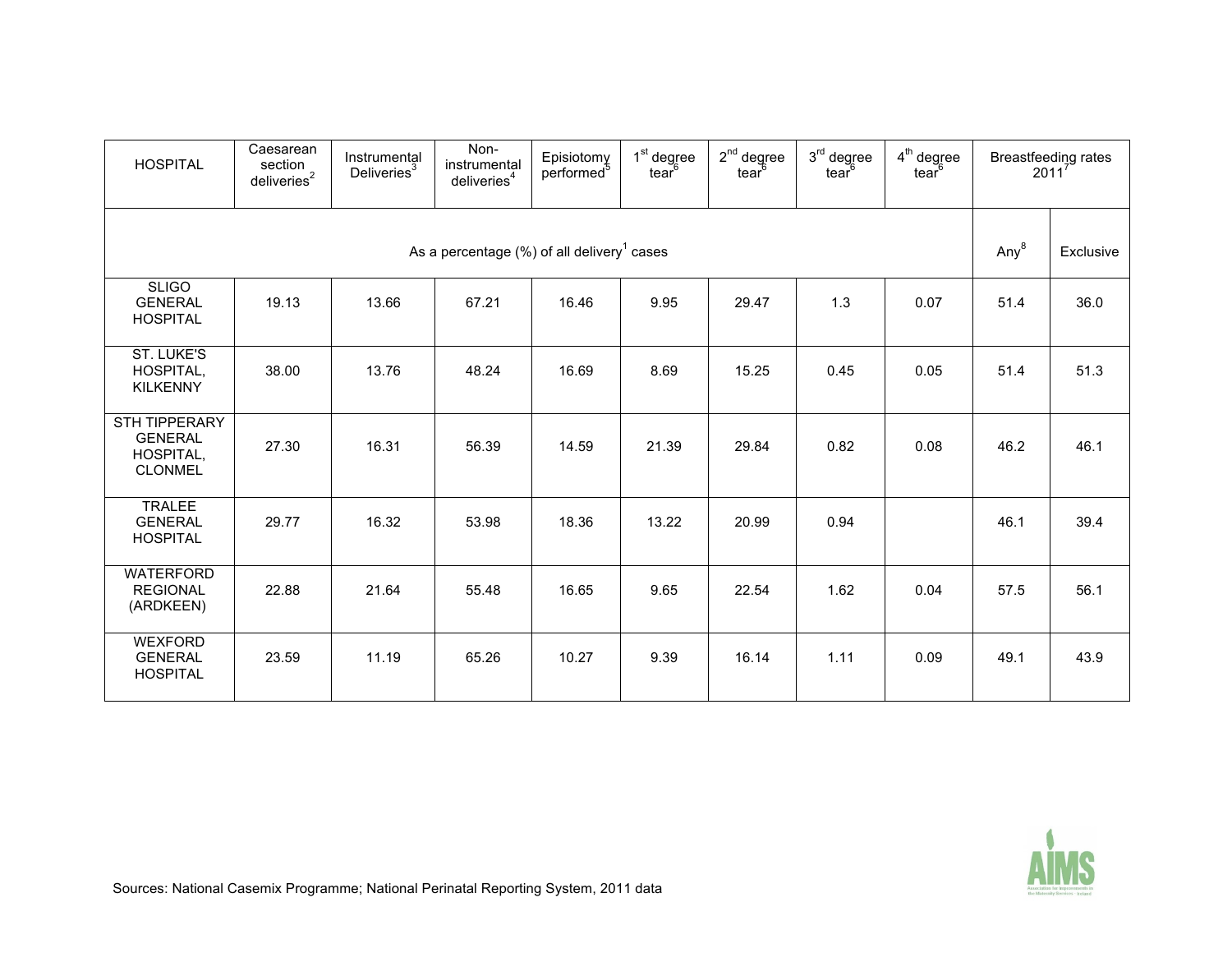| <b>NOTES</b>           |                                                                                                                                                                                                                                                                                                                                                                     |
|------------------------|---------------------------------------------------------------------------------------------------------------------------------------------------------------------------------------------------------------------------------------------------------------------------------------------------------------------------------------------------------------------|
| Data in columns 2-8    | Source: National Casemix Programme                                                                                                                                                                                                                                                                                                                                  |
| NPRS and HIPE          | Delivery data on NPRS is reported by date of delivery, HIPE data is based on date of discharge of the mother.<br>For example a delivery that occurs on 27 December 2010 and that mother is discharged on 1 January 2011 will<br>be recorded as a 2010 delivery on NPRS and as a 2011 delivery on HIPE.                                                              |
| <b>HIPE</b> dataset    | Hospital In-Patient Enquiry Scheme (HIPE) Data Dictionary available at www.esri.ie. Diagnoses are classified<br>using International Classification of Diseases 10th revision Australian Modification, (ICD-10-AM) while<br>procedures are classified using Australian Classification of Health Interventions (ACHI), 6th edition                                    |
| Hospitals included     | HIPE does not collect data from private hospitals or domiciliary births                                                                                                                                                                                                                                                                                             |
| 1. Delivery case       | Women with an allocated admission type of Maternity and with a diagnosis of outcome of delivery (ICD-10-AM<br>Z37). In 2011 there were a small number of women who were admitted for reasons other than their obstetric<br>condition, but received obstetric care and in some case (<=5 cases) delivered during this episode. These<br>women are not included here. |
| 2. Caesarean Section   | Delivery cases with an ACHI Procedure Block code of [1340] Caesarean section                                                                                                                                                                                                                                                                                        |
| 3. Instrumental        | Delivery cases with one or a combination of forceps (ACHI Procedure block [1337] - excluding failed forceps) or<br>vacuum extraction (ACHI Procedure Block [1338] excluding failed vacuum extraction), and breech with forceps<br>to coming after head (ACHI procedure codes 90470-02, 90470-04)                                                                    |
| 4. Noninstrumental     | Delivery cases that exclude forceps delivery, vacuum extraction delivery with delivery, breech with forceps to<br>after-coming head or Caesarean section                                                                                                                                                                                                            |
| 5. Episiotomy          | Delivery cases with an ACHI procedure code of 90472-00 Episiotomy                                                                                                                                                                                                                                                                                                   |
|                        | Perineal grazes and lacerations that are not sutured are not coded.                                                                                                                                                                                                                                                                                                 |
| 6. Perineal laceration | 1st degree tear: Delivery cases with a diagnosis of O700 First degree perineal laceration during delivery                                                                                                                                                                                                                                                           |
|                        | 2nd degree tear: Delivery cases with a diagnosis of O701 Second degree perineal laceration during delivery                                                                                                                                                                                                                                                          |